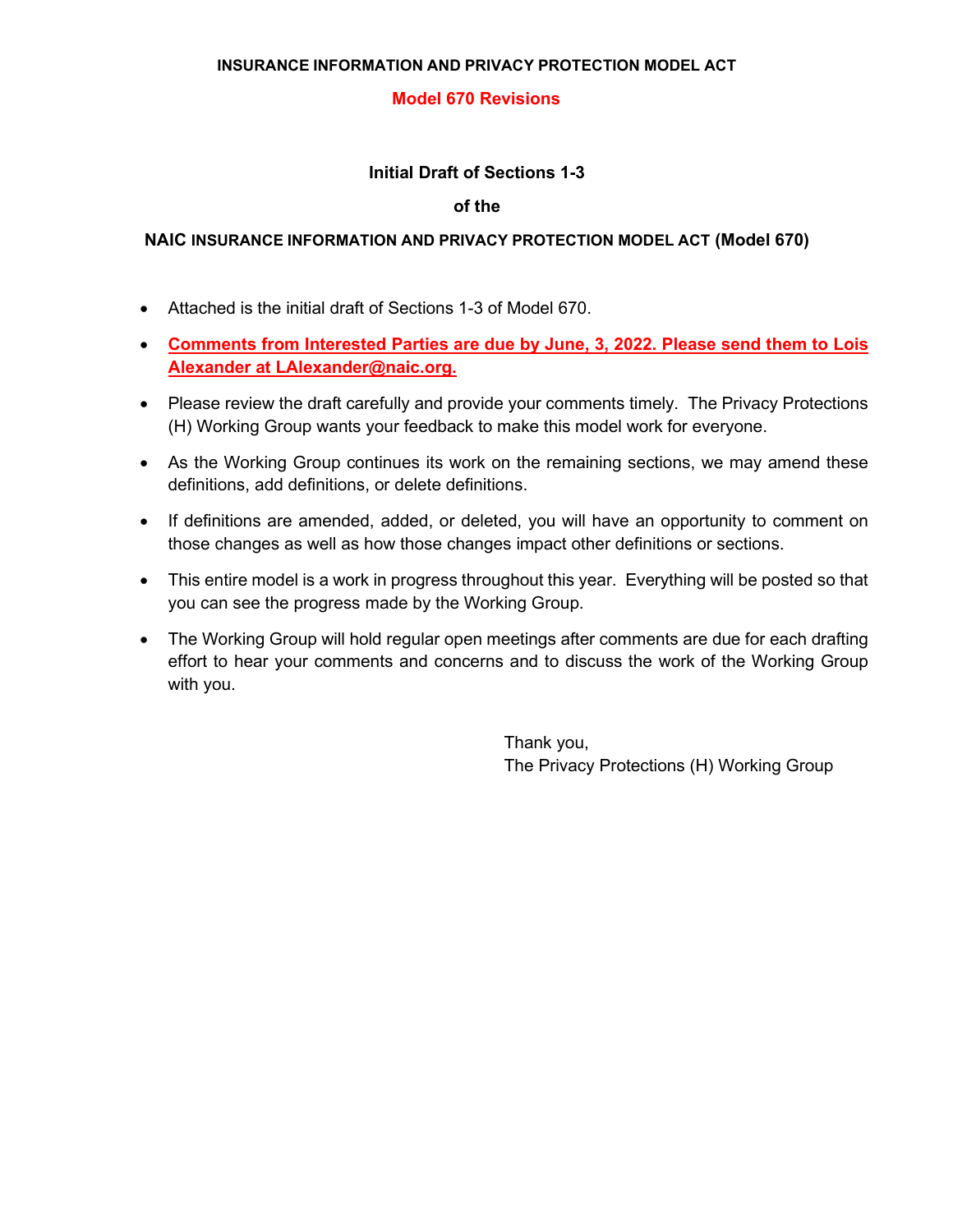### **Model 670 Revisions**

# **TABLE OF CONTENTS**

## Preamble

| Section 1. | Scope                     |
|------------|---------------------------|
| Section 2. | Definitions               |
| Section 3. | <b>Pretext Interviews</b> |

# **Preamble**

The purpose of this This Act is to establish establishes standards for the collection, use processing, retention, and disclosure sharing of information gathered in connection with insurance transactions by insurance institutions, agents or insurance support organizations; to maintain a balance between the need for information by those conducting the business of insurance and the public's consumers' need for fairness in insurance information practices<sub> $\tau$ </sub>. including The standards address the need to (i) minimize intrusiveness; (ii) to establish a regulatory mechanism to enable natural persons consumers to ascertain what information is being or has been is collected about them in connection with insurance transactions and to (iii) have allow consumers access to such information for the purpose of verifying to verify or disputing dispute its accuracy; (iv) limit the retention of consumers' information to that which is necessary; to  $(v)$  limit the disclosure of information collected in connection with insurance transactions; and to (vi) enable insurance applicants and policyholders consumers to obtain the reasons for any adverse underwriting decision insurance transactions.

### **Section 1. Scope**

- A. The obligations imposed by this Act shall apply to those–insurance institutions insurers, agents producers, or and insurance support organizations which that, on or after the effective date of this Act:
	- (1) In the case of life, health, and disability insurance:
		- (a) Collect, receive, or maintain information in connection with insurance transactions which pertains to natural persons consumers who are residents of this state, or
		- (b) Engage in insurance transactions with applicants, individuals or policyholders consumers who are residents of this state, and
	- (2) In the case of property or casualty insurance:
		- (a) Collect, receive, or maintain information in connection with insurance transactions involving policies, contracts, or certificates of insurance delivered, issued for delivery, or renewed in this state; or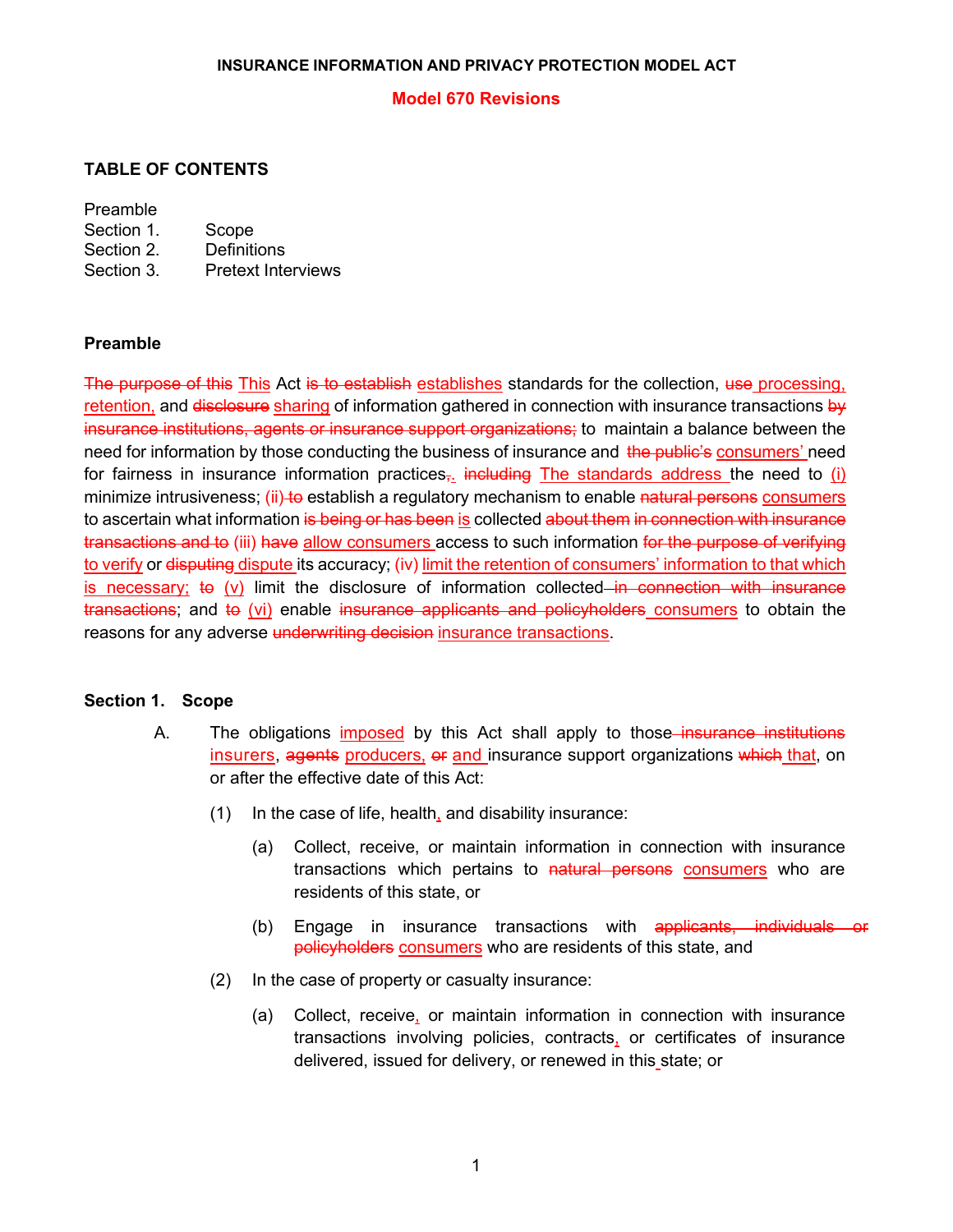### **Model 670 Revisions**

- (b) Engage in insurance transactions involving policies, contracts or certificates of insurance delivered, issued for delivery, or renewed in this state.
- B. The rights granted by this Act shall extend to:
	- $(1)$  In the case of life, health, or disability insurance, the following persons consumers who are residents of this state:
		- (a) Natural persons Consumers who are the subject of information collected, received, or maintained processed, retained, or shared in connection with insurance transactions, and
		- (b) Applicants, individuals or policyholders Consumers who engage in or seek to engage in insurance transactions, and
	- $(2)$  In the case of property or casualty insurance, the following persons:
		- (a) Natural persons Consumers who are the subject of information collected, received, or maintained processed, retained, or shared in connection with insurance transactions involving policies, contracts, or certificates of insurance delivered, issued for delivery, or renewed in this state; and
		- (b) Natural persons Consumers who engage in or seek to engage in insurance transactions involving policies, contracts, or certificates of insurance delivered, issued for delivery, or renewed in this state.
- C. For purposes of this section, a person shall be considered a resident of this State if the person's last known mailing address, as shown in the records of the insurance institution, agent, or insurance support organization, is located in this State.
- **D C.** Notwithstanding Subsections A and B above, this Act shall not apply to information collected from the public records of a governmental authority and maintained by an insurance institution insurer or its representatives for the purpose of insuring the title to real property located in this state

### **Section 2. Definitions**

As used in this Act:

- "Adverse insurance transaction" means any of the following actions regarding insurance transactions involving a consumer:
	- (1) An insurer-initiated increase in premium;
	- (2) An insurer-initiated decrease in coverage; or
	- (3) An adverse underwriting decision.
- A.B. Adverse underwriting decision means: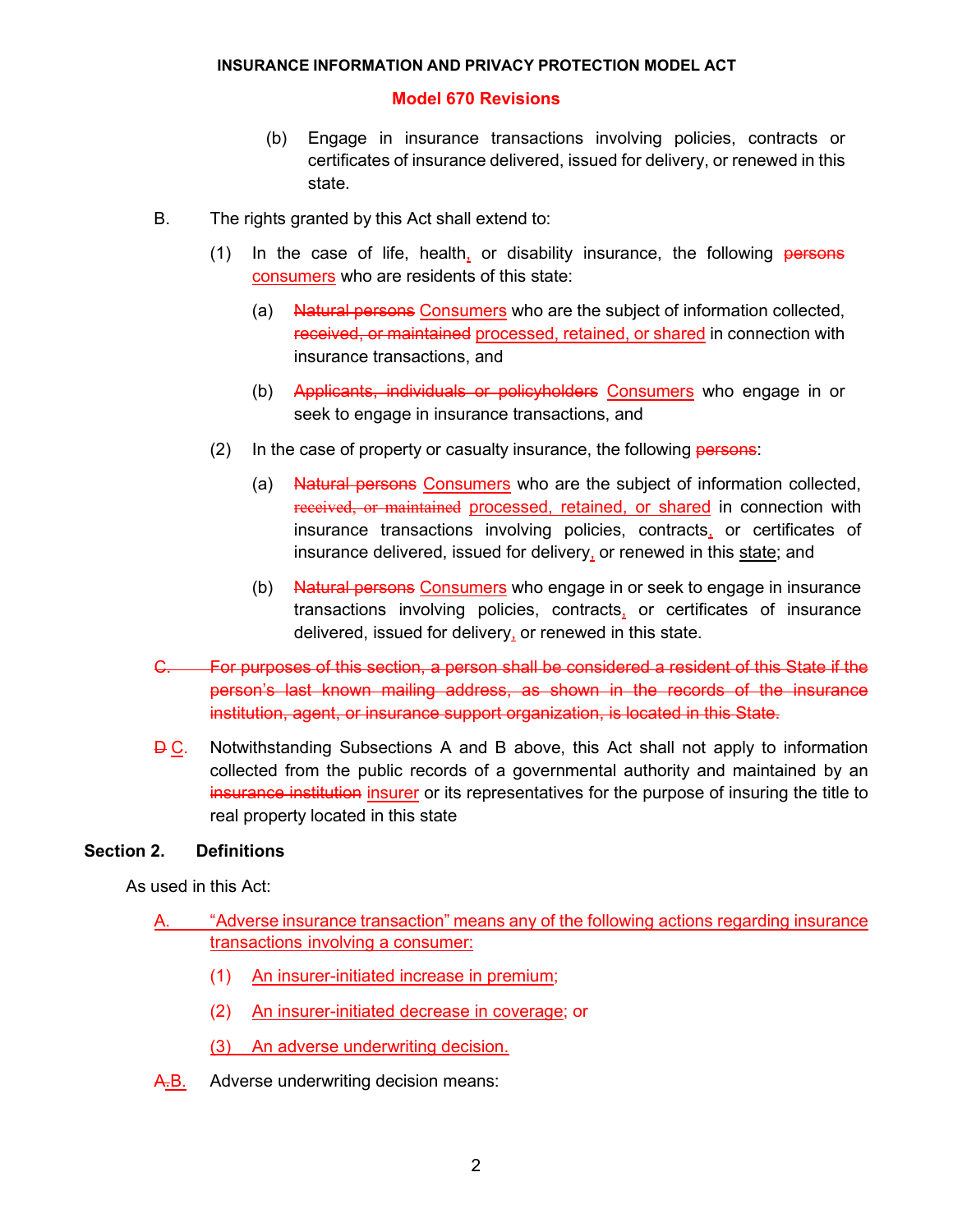## **Model 670 Revisions**

- (1) Any of the following actions with respect to insurance transactions involving insurance coverage which is individually underwritten consumers:
	- (a) A declination of insurance coverage;
	- (b) A termination of insurance coverage;
	- (c) Failure of an agent a producer to apply for insurance coverage with a specific insurance institution insurer which the agent represents represented by the producer and which that is requested by an applicant a consumer;
	- (d) In the case of a property or casualty insurance coverage:
		- (i) Placement by an insurance institution insurer or agent producer of a risk with a residual market mechanism, unauthorized insurer, or an insurance institution insurer which that specializes in substandard risks; or
		- (ii) The charging of a higher rate  $\theta$  and the basis of based on information which differs from that which the applicant or policyholder furnished;
	- (e) In the case of a life, health or disability insurance coverage, an offer to insure at higher than standard rates.
- (2) Notwithstanding Paragragh (1)  $\frac{1}{2}$  above, the following actions shall not be considered adverse underwriting decisions but the insurance institution insurer or agent producer responsible for their occurrence shall nevertheless provide the applicant or policyholder consumer with the specific reason or reasons for their occurrence:
	- (a) The termination of an individual policy form on a class or statewide basis;
	- (b) A declination of insurance coverage solely because such coverage is not available on a class or statewide basis; or
	- (c) The rescission of a policy.

**Drafting Note:** The use of the term "substandard" in Section 2A(d)(i)2B(d)(1) is intended to apply to those insurers whose rates and market orientation are directed at risks other than preferred or standard risks. To facilitate compliance with this Act, Commissioners should consider developing a list of insurers operating in their state which specialize in substandard risks and make it known to insurers and producers.

- **B.C.** "Affiliate" or "affiliated" means a person that directly, or indirectly through one or more intermediaries, controls, is controlled by or is under common control with another person.
- C. "Agent" means [make reference here to every appropriate statutory category of producer, including brokers, authorized to do business in the State. This is necessary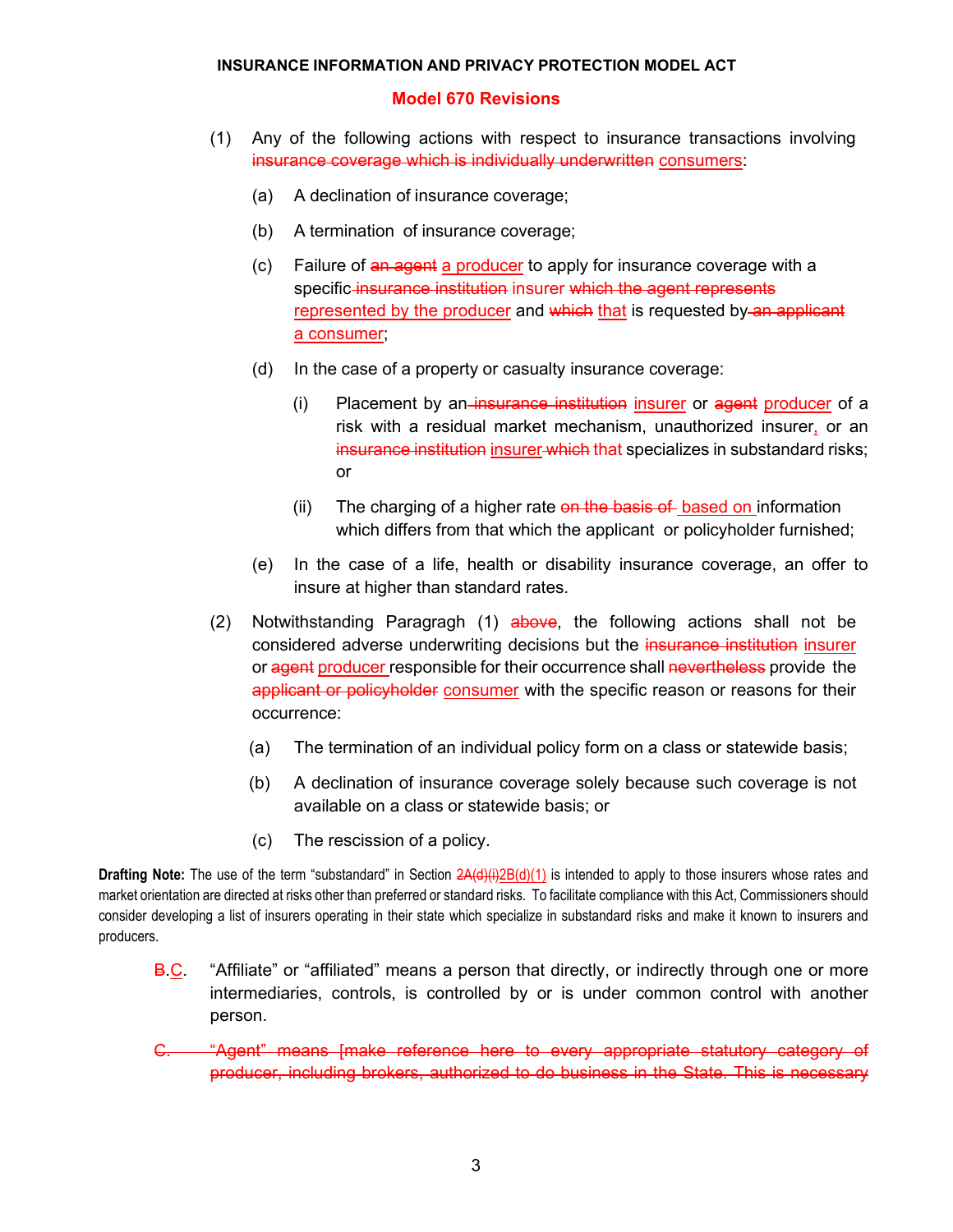# **Model 670 Revisions**

because in many states different types of producers, or producers for certain types of insurance institutions are referred to by specific statutory terms in the insurance code.

- D. "Algorithm" means a computational process derived from machine learning, statistics, or other data processing or artificial intelligence techniques, that processes data for the purpose of making a decision or facilitating human decision-making.
- D. "Applicant" means a consumer who seeks to contract for insurance coverage other than a person seeking group insurance that is not individually underwritten.
- E. "Biometric information" means an individual's physiological, biological, or behavioral characteristics, including a consumer's deoxyribonucleic acid (DNA), that can be used, singly or in combination with each other or with other identifying data, to establish consumer's identity. Biometric information includes, but is not limited to, imagery of the iris, retina, fingerprint, face, hand, palm, vein patterns, and voice recordings, from which an identifier template, such as a faceprint, a minutiae template, or a voiceprint, can be extracted, and keystroke patterns or rhythms, gait patterns or rhythms, and sleep, health, or exercise data that contain identifying information.
- F. "Collection" means buying, renting, gathering, obtaining, receiving, or accessing any data of a consumer by any means.
- $E-G$ . "Commissioner" means [insert the appropriate title and statutory reference for the principal insurance regulatory official of the state.
- H. Consumer" means an individual, including a current or former applicant, policyholder, insured, beneficiary, claimant, and certificate holder, who is a resident of this state and whose personal information is used, or may be used, in connection with an insurance transaction. A consumer shall be considered a resident of this state if the consumer's last known mailing address, as shown in the records of the insurer, producer, or insurance-support organization, is located in this state.
- FI. "Consumer report" means a written, oral or other communication of information bearing on a natural person's consumer's credit worthiness creditworthiness, credit standing, credit capacity, character, general reputation, personal characteristics or mode of living which is used or expected to be used in connection with an insurance transaction.
- GJ. "Consumer reporting agency" means a person who:
	- (1) Regularly engages, in whole or in part, in the practice of assembling or preparing consumer reports for a monetary fee;
	- (2) Obtains information primarily from sources other than insurance institutions insurers; and
	- (3) Furnishes consumer reports to other persons.
- H.K. "Control," including the terms "controlled by" or "under common control with," means the possession, direct or indirect, of the power to direct or cause the direction of the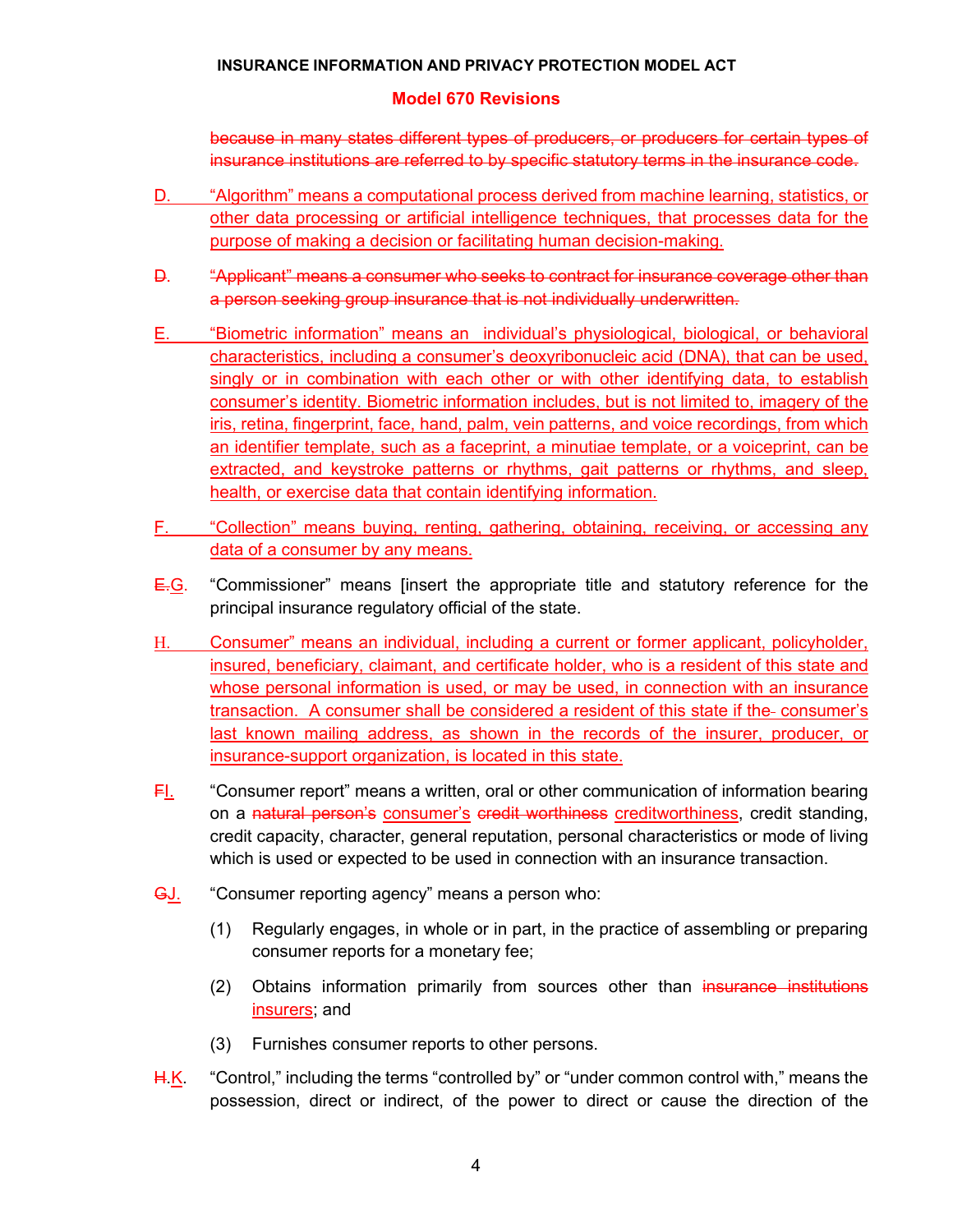### **Model 670 Revisions**

management and policies of a person, whether through the ownership of voting securities, by contract other than a commercial contract for goods or nonmanagement services, or otherwise, unless the power results from an official position with or corporate office held by the person.

- L. "Cross-context behavioral advertising" means the targeting of advertising to a consumer based on the consumer's personal information obtained from the consumer's activity across businesses, distinctly branded websites, applications, or services.
- M. "Delete" means to remove or destroy information such that it is not maintained in human or machine-readable form and cannot be retrieved or utilized in such form in the normal course of business;
- $H = 10$  "Declination of insurance coverage" means a denial, in whole or in part, by an insurance institution or agent of requested insurance coverage requested by a consumer.
- O. "De-identified" means information that cannot reasonably identify, relate to, describe, be capable of being associated with, or be linked, directly or indirectly, to a particular consumer, provided that an insurer, producer, or insurance support organization that uses de-identified information:
	- (1) Has implemented technical safeguards that prohibit reidentification of the consumer to whom the information may pertain.
	- (2) Has implemented business processes that specifically prohibit reidentification of the information.
	- (3) Has implemented business processes to prevent inadvertent release of deidentified information.
	- (4) Makes no attempt to reidentify the information.
- P. "Health care" means:
	- (1) Preventive, diagnostic, therapeutic, rehabilitative, maintenance or palliative care, services, procedures, tests or counseling that:
		- (a) Relates to the physical, mental or behavioral condition of an individual; or
		- (b) Affects the structure or function of the human body or any part of the human body, including the banking of blood, sperm, organs, or any other tissue; or
	- (2) Prescribing, dispensing, or furnishing to an individual drugs or biologicals, or medical devices, or health care equipment and supplies
- Q. "Health information" means any information or data except age or gender, whether oral or recorded in any form or medium, created by or derived from a health care provider or the consumer that relates to: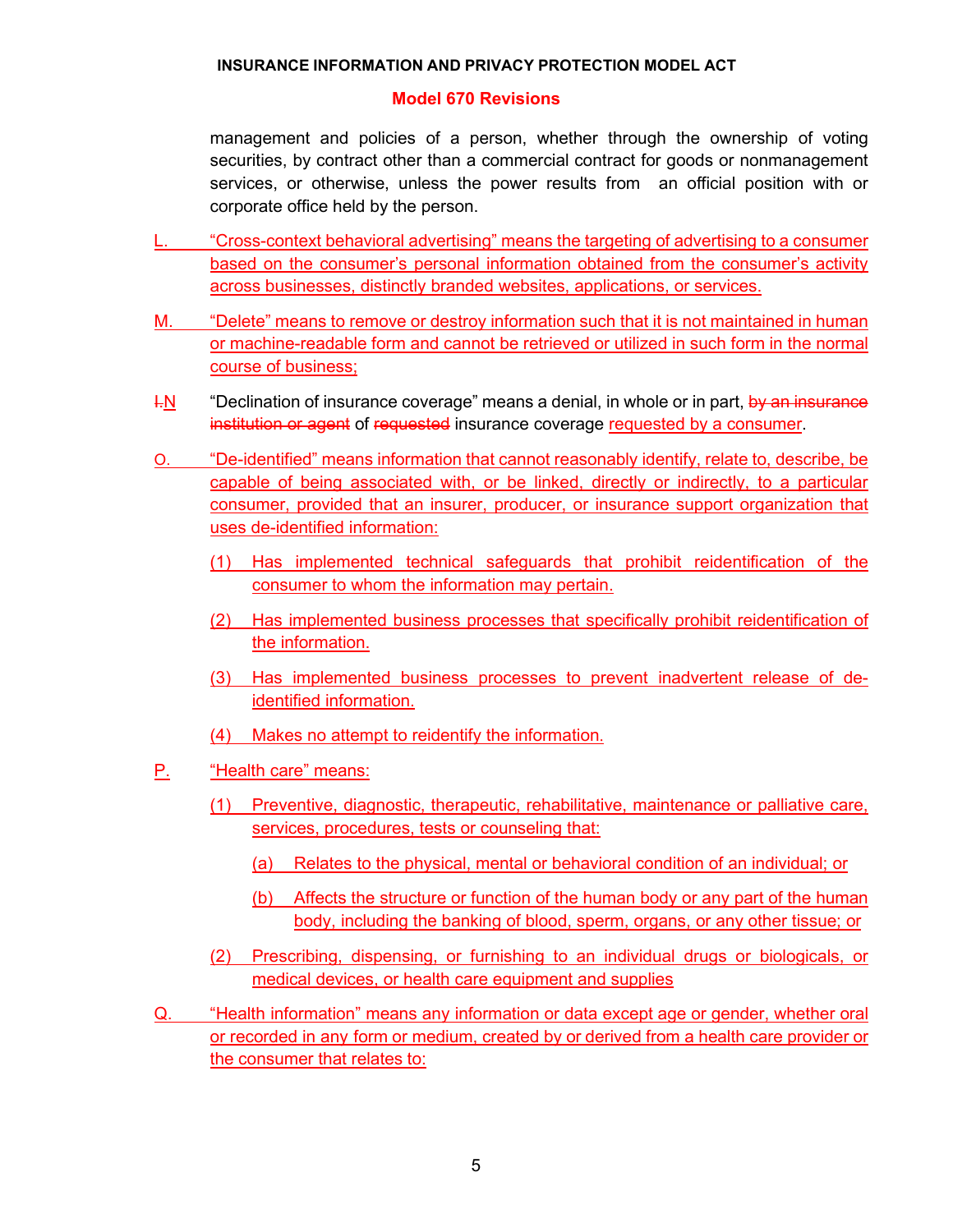#### **Model 670 Revisions**

- (1) The past, present, or future (i) physical, (ii) mental, or (iii) behavioral health or condition of an individual;
- (2) The provision of health care to an individual; or
- (3) Payment for the provision of health care to an individual.
- R. "Health care provider" means a physician or other health care practitioner licensed, accredited or certified to perform specified health services consistent with state law, or any health care facility.
- J. "Individual" means a natural person who:
	- (1) In the case of property or casualty insurance, is a past, present or proposed named insured or certificateholder;
	- (2) In the case of life, health or disability insurance, is a past, present or proposed principal insured or certificateholder;
	- (3) Is a past, present or proposed policyowner;
	- (4) Is a past or present applicant;
	- (5) Is a past or present claimant; or
	- (6) Derived, derives or is proposed to derive insurance coverage under aninsurance policy or certificate subject to this Act
- K.S. "Institutional source" means any person or governmental entity that provides information about an individual a consumer to an agent a producer, insurance institution insurer, or insurance support organization, other than:
	- (1) An agent A producer;
	- (2) The individual A consumer who is the subject of the information; or
	- (3) A natural person An individual acting in a personal capacity rather than in a business or professional capacity.
- LT. "Insurance institution "Insurer" means: any corporation, association, partnership, reciprocal exchange, inter-insurer, Lloyd's insurer, fraternal benefit society or other person engaged in the business of insurance, including health maintenance organizations, medical service plans and hospital service plans as defined in [insert the applicable section of the State insurance code which defines health maintenance organizations or medical or hospital service plans.] "Insurance institution" shall not include agentsor insurance support organizations.
	- (1) Any person or entity required to be licensed by the commissioner to assume risk, or otherwise authorized under the laws of the state to assume risk, including-any corporation, association, partnership, nonprofit hospital, medical or health care service organization, health maintenance organization, reciprocal exchange, inter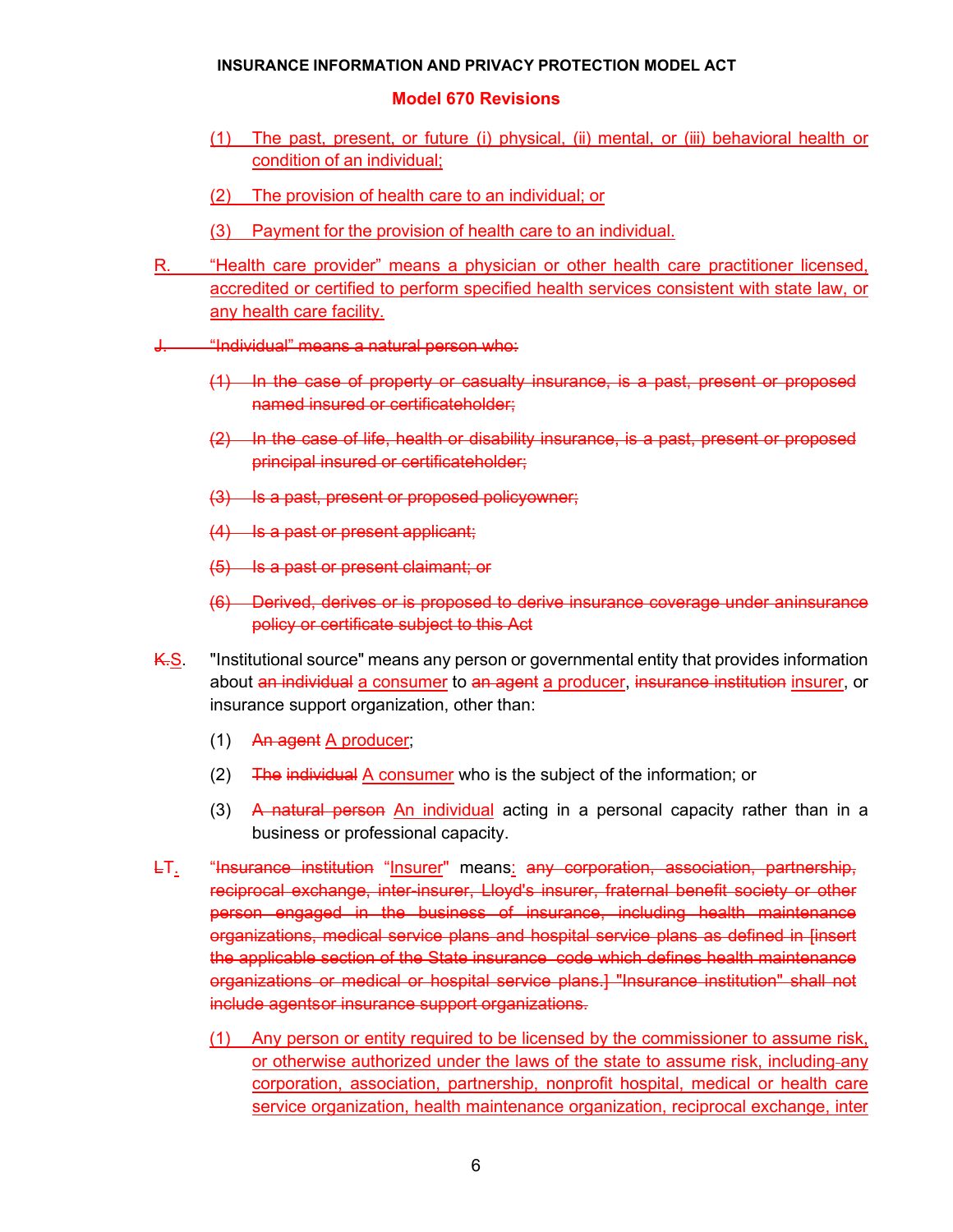#### **Model 670 Revisions**

insurer, Lloyd's insurer, fraternal benefit society, or multiple-employer welfare arrangement;

- (2) A self-funded plan subject to state regulation.
- (3) A preferred provider organization administrator.
- (4) "Insurer" shall not include producers, insurance support organizations, foreigndomiciled risk retention groups, or foreign-domiciled reinsurers.

**Drafting Note**: If the state regulates third party administrators who operate on behalf of insurers, the state may wish to add them to this list.

- **M.U.** "Insurance support organization" means:
	- (1) Any person who regularly engages, in whole or in part, in the practice of assembling or collecting collection, processing, or sharing of consumers' information about natural persons for the primary purpose of providing the information to an-insurance institution or producer-for-in connection with insurance transactions, including:
		- (a) The furnishing of consumer reports or investigative consumer reports to an insurance institution insurers, or agent producers, or other insurance support organizations for use in connection with an insurance transaction transactions - or
		- (b) The collection of personal information from insurance institutions insurers, agents producers or other insurance support organizations for the purpose of detecting to detect or preventing prevent fraud, material misrepresentation, or material nondisclosure in connection with insurance underwriting or insurance claim activity transactions.
		- (c) The collection of any personal information in connection with an insurance transaction that may have application in transactions in other than an insurance transaction.
	- (2) Notwithstanding Paragraph Paragraph (1) above, these persons shall not be considered "insurance support organizations" for purposes of this Act: agents producers, government institutions, insurance institutions insurers, medical care institutions, and medical professionals health care providers shall not be considered "insurance support organizations" for purposes of this Act.
- NV. "Insurance transaction" means any transaction by or behalf of an insurer, producer, or insurance support organization involving insurance primarily for personal, family or household needs rather than business or professional needs which entails:
	- (1) The determination of  $an$  individual's a consumer's eligibility for an insurance coverage, rate, benefit, or payment, or claim settlement; or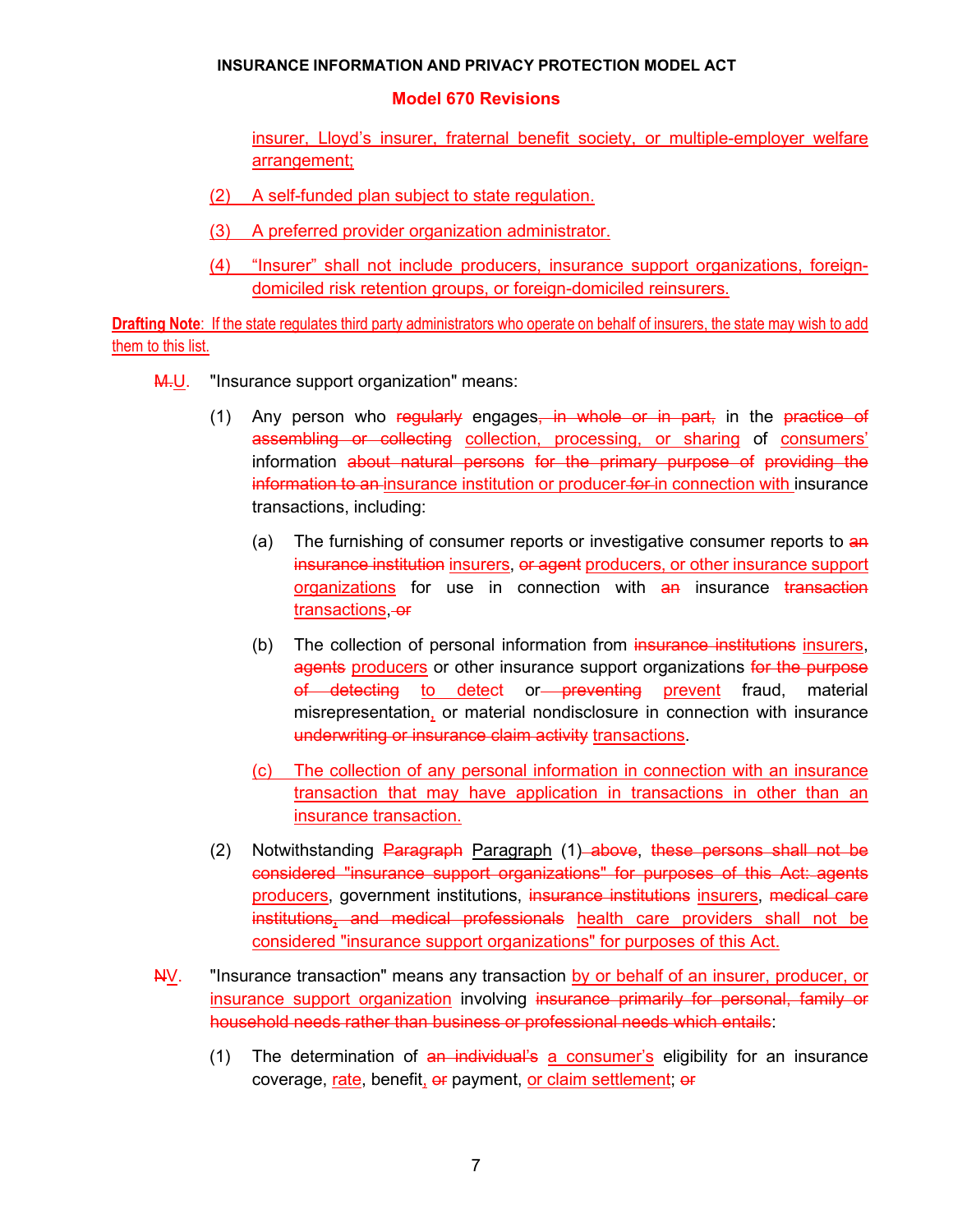#### **Model 670 Revisions**

- (2) The servicing of an insurance application, policy, contract, or certificate;
- (3) Marketing of a product or service to a consumer; or
- (4) Any algorithm-based decision that involves a consumer's personal information. Q.W. "Investigative consumer report" means a consumer report or portion thereof of a consumer report in which information about a natural person's an individual's character, general reputation, personal characteristics, or mode of living is obtained through personal interviews with the person's individual's neighbors, friends, associates, acquaintances or others who may have knowledge concerning such items of information.
- P. "Medical-care institution" means any facility or institution that is licensed to provide health care services to natural persons, including but not limited to: healthmaintenance organizations home-health agencies, hospitals, medical clinics, public health agencies, rehabilitation agencies and skilled nursing facilities.
- Q. "Medical professional" means any person licensed or certified to provide health care services to natural persons, including but not limited to, a chiropractor, clinical dietician, clinical psychologist, dentist, nurse, occupational therapist, optometrist, pharmacist, physical therapist, physician, podiatrist, psychiatric social worker or speech therapist.
- R. "Medical record information" means personal information which:
	- (1) Relates to an individual's physical or mental condition, medical history or medical treatment; and
	- (2) Is obtained from a medical professional or medical care institution, from the individual, or from the individual's spouse, parent or legal guardian.
- X. "Nonaffiliated third party" means any person except:
	- (1) An affiliate of an insurer, producer, or insurance support organization; or
	- (2) A person employed jointly by an insurer, producer, or insurance support organization and any company that is not an affiliate of the insurer, producer, or insurance support organization; however, a nonaffiliated third party includes the other company that jointly employs the person.
- Y. "Nonpublic Information" means information that is not publicly available Information and is:

Any information concerning a consumer which because of name, number, personal mark, or other identifier can be used to identify such consumer, in combination with any one or more of the following data elements:

(1) Social Security number,

(2)) Driver's license number or non-driver identification card number,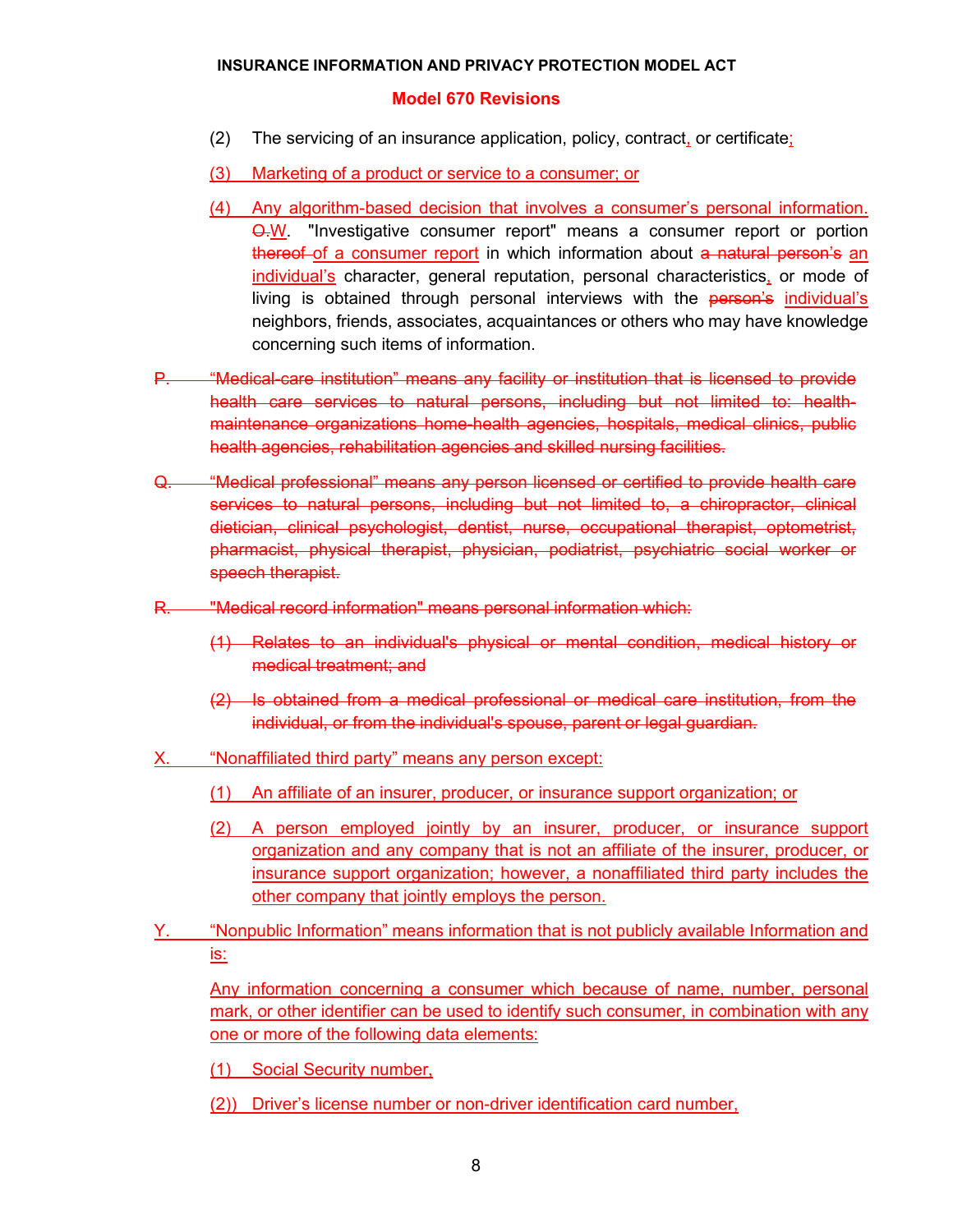# **Model 670 Revisions**

- (3) Account number, credit or debit card number,
- (4) Any security code, access code or password that would permit access to a consumer's financial account, or

(5) Biometric records;

- S.Z. "Person" means any natural person individual, corporation, association, partnership, or other legal entity.
- T.AA. "Personal information" means any individually identifiable information gathered in connection with an insurance transaction from which that identifies, relates to, describes, is reasonably capable of being associated with, or could reasonably be linked to **a**  consumer, or which could enable judgments, directly or indirectly, to be made about a consumer's character, habits, avocations, finances, occupation, general reputation, credit, health, or any other personal characteristics. "Personal information" includes both public and nonpublic information as well as "sensitive personal information" but does not include "de-identified information." "Personal information" also includes an individual's a consumer's name, address, date of birth, and "medical record health information."but does not include "privileged information."
- U. "Policyholder" means any person who:
	- (1) In the case of individual property or casualty insurance, is a present named insured;
	- (2) In the case of individual life, health, or disability insurance, is a present policyowner; or
	- (3) In the case of group insurance which is individually underwritten, is apresent group certificateholder.
- V.BB. "Pretext interview" means an interview whereby a person, in an attempt to obtain information about a natural person consumer, where an interviewer performs does one or more of the following **acts:** 
	- $(1)$  Pretends to be someone he or she the interviewer is not;
	- $(2)$  Pretends to represent a person he or she the interviewer is not in fact representing;
	- (3) Misrepresents the true purpose of the interview; or
	- (4) Refuses to provide identification upon request.
	- CC. "Precise geolocation" means any data that is used or intended to be used to locate a consumer within a geographic area that is equal to or less than the area of a circle with a radius of 1,850 feet.
	- DD. "Process" and "processing" mean: any operation or set of operations performed, whether by manual or automated means, on consumers' personal information or on sets of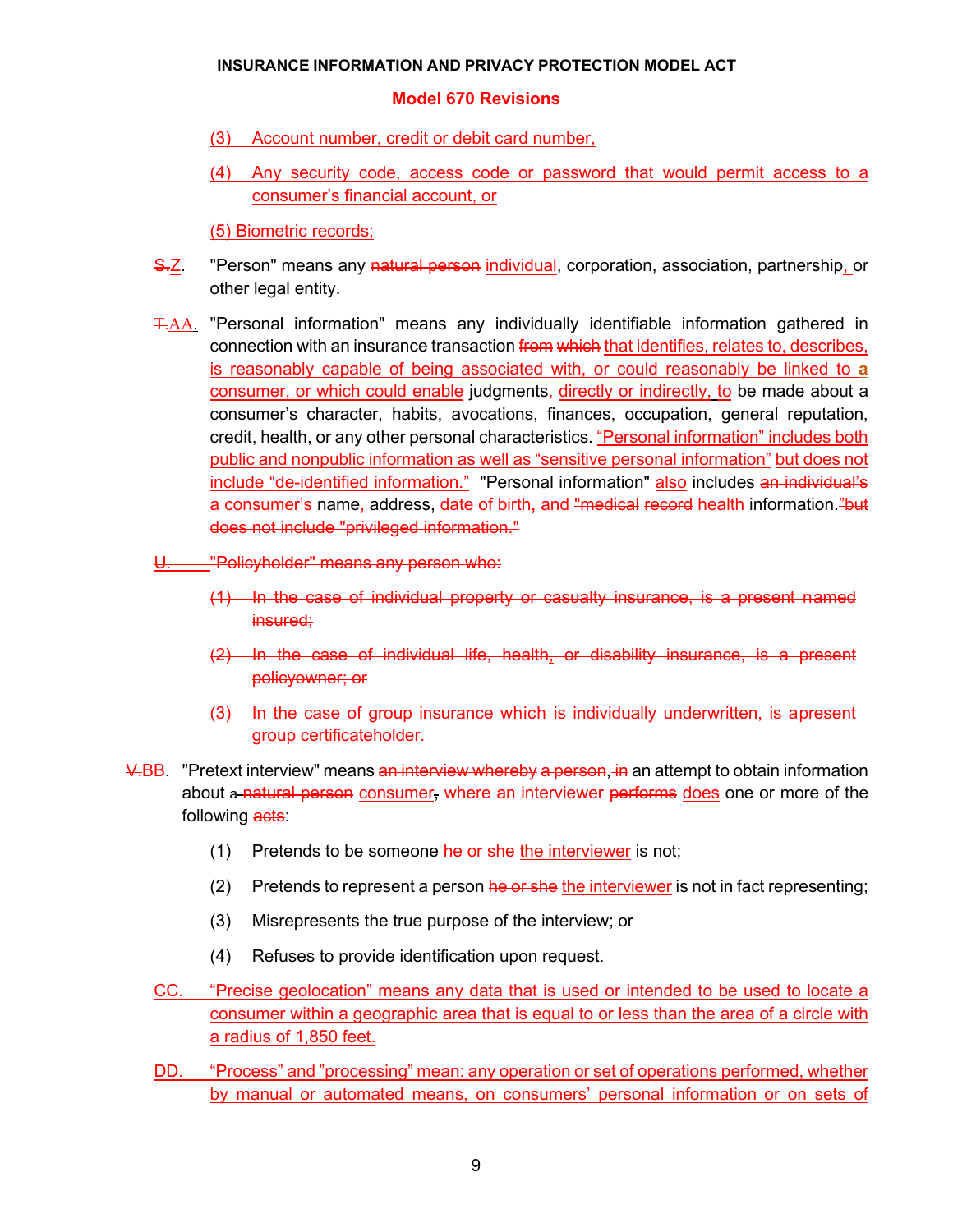# **Model 670 Revisions**

consumers' personal information, such as the collection, use, storage, disclosure, analysis, deletion, or modification of data or personal information.

WEE. "Privileged information" means any individually identifiable personal information that:

- (1) Relates to a claim for insurance benefits or a civil or criminal proceeding involving an individual a consumer; and
- (2) Is collected in connection with or in reasonable anticipation of a claim for insurance benefits or civil or criminal proceeding involving an individual a consumer;

provided, however, information otherwise meeting the requirements of this subsection shall nevertheless be considered "personal information" under this Act if it is disclosed in violation of Section 13 of this Act.

**Drafting Note:** The phrase "in reasonable anticipation of a claim" contemplates that the insurer has knowledge of a loss but has not received formal notice of the claim.

FF. "Producer" means [refer here to every appropriate statutory category of producer, including brokers, required to be licensed to do business in the state].

**Drafting Note**: This is necessary because many states have various terms for producers, or for producers of certain types of insurers.]

XGG. "Residual market mechanism" means an association, organization or other entity defined or described in Sections(s) [insert those sections of the state insurance code authorizing the establishment of a FAIR Plan, assigned risk plan, reinsurance facility, joint underwriting association, etc.]

**Drafting Note:** Those states having a reinsurance facility may want to exclude it from this definition if the state's policy is not to disclose to insureds the fact that they have been reinsured in the facility.

- HH. "Sensitive personal information" means":
	- (1) Personal information that reveals (i) a consumers' social security, driver's license, state identification card, or passport number; (ii) a consumer's account log-ins or financial account, debit card, or credit card numbers in combination with any required security or access code, password, or credentials allowing access to an account; (iii) a consumer's' precise geolocations; (iv) a consumer's racial or ethnic origin, religious, or philosophical beliefs, or union membership; (v) the contents of a consumer's mail, email, and text messages unless the person in possession is the intended recipient of the communication; (vi) a consumer's genetic data; (vii) a consumer's sex life or sexual orientation; (viii) a consumer's citizenship or immigration status; or
	- (2) The processing of biometric information for the purpose of uniquely identifying a consumer;

**Drafting Note:** Those states that have enacted a consumer data protection act may want to amend this definition to match that of the state's law.